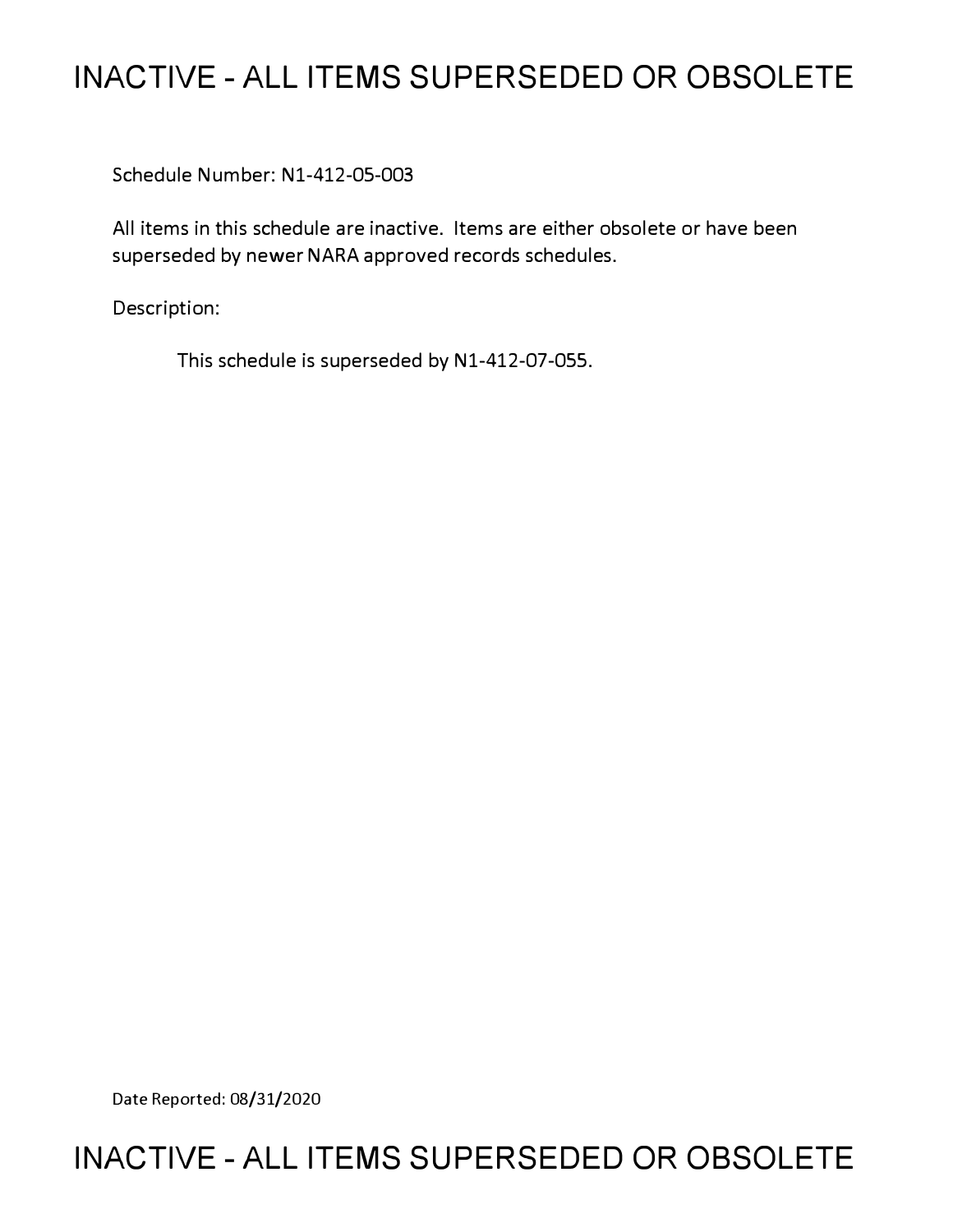|                                                                                                                                                                                                                                                                                                                            |                                 |                                                                                                                                                                                                                         | NWML.                                               |
|----------------------------------------------------------------------------------------------------------------------------------------------------------------------------------------------------------------------------------------------------------------------------------------------------------------------------|---------------------------------|-------------------------------------------------------------------------------------------------------------------------------------------------------------------------------------------------------------------------|-----------------------------------------------------|
| <b>REQUEST FOR RECORDS DISPOSITION AUTHORITY</b>                                                                                                                                                                                                                                                                           |                                 | <b>LEAVE BLANK (NARA use only)</b>                                                                                                                                                                                      |                                                     |
| (See Instructions on reverse)                                                                                                                                                                                                                                                                                              |                                 | <b>JOB NUMBER</b>                                                                                                                                                                                                       |                                                     |
| TO: NATIONAL ARCHIVES and RECORDS ADMINISTRATION (NIR)                                                                                                                                                                                                                                                                     |                                 | DATE RECEIVED                                                                                                                                                                                                           |                                                     |
| WASHINGTON, DC 20408                                                                                                                                                                                                                                                                                                       |                                 |                                                                                                                                                                                                                         |                                                     |
| 1. FROM (Agency or establishment)                                                                                                                                                                                                                                                                                          |                                 | NOTIFICATION TO AGENCY                                                                                                                                                                                                  |                                                     |
| U. S. Environmental Protection Agency<br>2. MAJOR SUBDIVISION                                                                                                                                                                                                                                                              |                                 |                                                                                                                                                                                                                         |                                                     |
| Office of Solid Waste and Emergency Response<br>3. MINOR SUBDIVISION                                                                                                                                                                                                                                                       |                                 | In accordance with the provisions of 44<br>U.S.C. 3303a the disposition request,<br>including amendments, is approved except<br>for items that may be marked "disposition<br>not approved" or "withdrawn" in column 10. |                                                     |
| Office of Emergency Prevention, Preparedness and Response                                                                                                                                                                                                                                                                  |                                 |                                                                                                                                                                                                                         |                                                     |
| 4. NAME OF PERSON WITH WHOM TO CONFER                                                                                                                                                                                                                                                                                      | <b>5. TELEPHONE</b>             | <b>DATE</b><br><b>ARCHIVIST OF THE UNITED STATES</b>                                                                                                                                                                    |                                                     |
| 202-566-1669<br>Chris O'Donnell                                                                                                                                                                                                                                                                                            |                                 | 1-28-05                                                                                                                                                                                                                 |                                                     |
|                                                                                                                                                                                                                                                                                                                            |                                 |                                                                                                                                                                                                                         |                                                     |
| of this agency or will not be needed after the retention periods specified; and that written concurrence from<br>the General Accounting Office, under the provisions of Title 8 of the GAO Manual for Guidance of Federal<br>Agencies,<br>is not required;<br>SIGNATURE OF AGENCY REPRESENTATIVE<br>DATE,<br>Mis () Arrill | is attached; or<br><b>TITLE</b> | has been requested.<br>Agency Records Officer                                                                                                                                                                           |                                                     |
|                                                                                                                                                                                                                                                                                                                            |                                 |                                                                                                                                                                                                                         |                                                     |
| 7.<br>8. DESCRIPTION OF ITEM AND PROPOSED DISPOSITION<br><b>ITEM</b><br>NO.                                                                                                                                                                                                                                                |                                 | 9. GRS OR<br><b>SUPERSEDED</b><br><b>JOB CITATION</b>                                                                                                                                                                   | 10. ACTION<br><b>TAKEN (NARA</b><br>USE ONLY)       |
| EPA 044 - Risk Management Plan (RMP)<br><b>Implementation Records</b>                                                                                                                                                                                                                                                      |                                 |                                                                                                                                                                                                                         |                                                     |
|                                                                                                                                                                                                                                                                                                                            |                                 |                                                                                                                                                                                                                         |                                                     |
|                                                                                                                                                                                                                                                                                                                            |                                 |                                                                                                                                                                                                                         |                                                     |
|                                                                                                                                                                                                                                                                                                                            |                                 |                                                                                                                                                                                                                         |                                                     |
| CC bejuices numer nuct<br>NSN 7540-00-634-4064<br>PREVIOUS EDITION NOT USABLE                                                                                                                                                                                                                                              |                                 |                                                                                                                                                                                                                         | STANDARD FORM 115 (REV. 3-91)<br>Prescribed by NARA |

 $\alpha$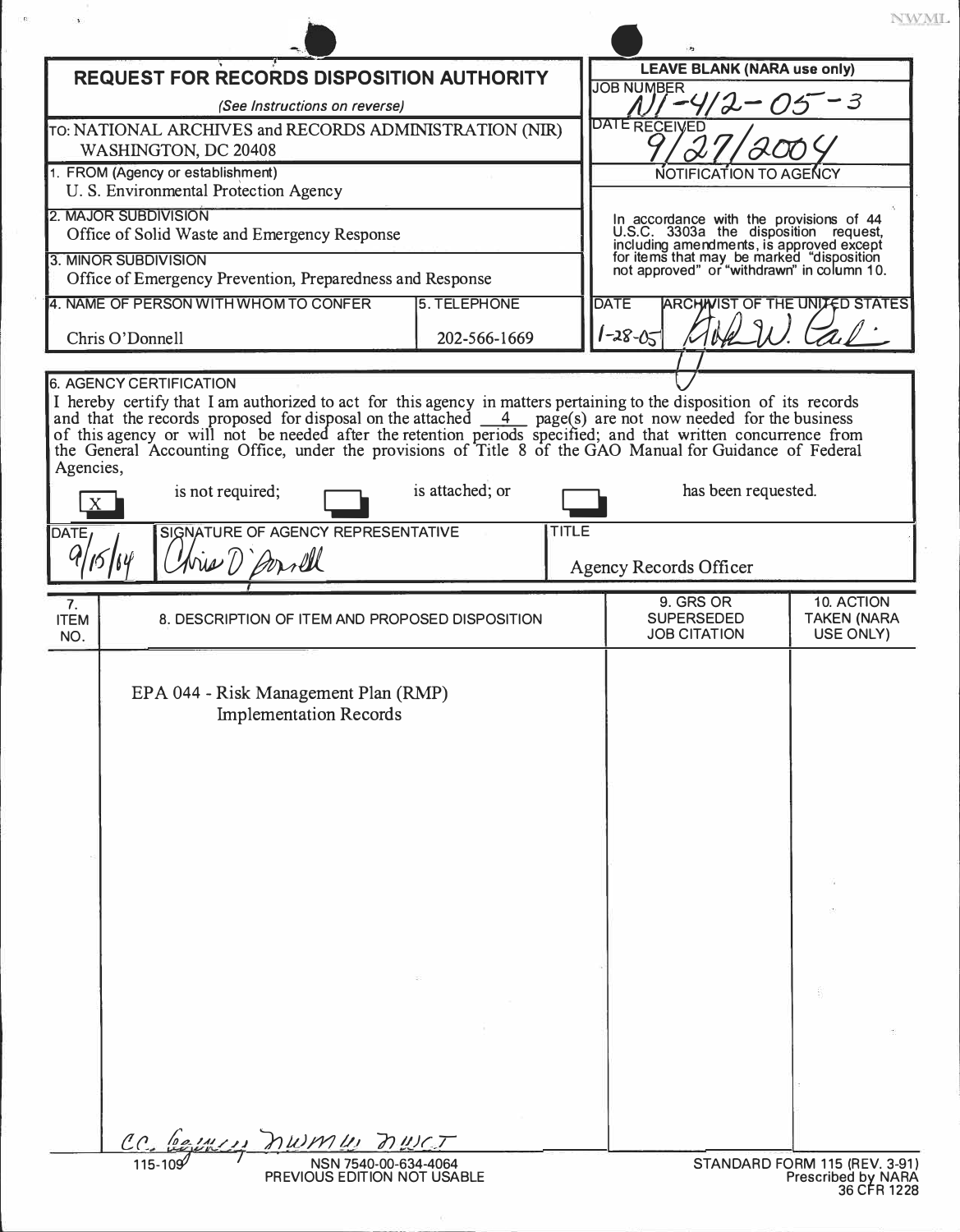EPA Records Schedule 044 - K Management Plan (RMP) Impleme vign Records Page 1 of 3

**NWML** 

**This schedule is under development and MAY NOT be used to retire or destroy records. If you have any questions, please contact the Records Help Desk.** 

# **EPA Records Schedule 044**

,'

**Development:** 09/10/2004

**Title:** Risk Management Plan (RMP) Implementation Records

**Program:** Emergency Prevention, Preparedness and Response

**Applicability:** Agency-wide

**Agency File Code:** SECU 044

#### **NARA Disposal Authority:**

• Pending

#### **Description:**

Contains documents relating to implementation of the Clean Air Act, Section 112(r), which requires facilities to develop risk management programs which will prevent and minimize consequences of accidental releases of certain hazardous chemicals that could harm public health and the environment. Facilities submit risk management plans (RMPs) every five years, or more frequently per 40 CFR Part 68. Includes RMPs, facility audit reports, correspondence, and other program implementation documents.

#### **Disposition Instructions:**

#### **Item a:** Record copy

- Disposable
- Break file annually; bring forward active materials. If record is paper, retire to certified records center 3 years after file break. Destroy/delete 7 years after file break.

Item b: Electronic copies created with word processing and electronic mail applications

- Disposable
- Delete when record copy is generated.

**Arrangement:** Arrangement varies.

**Type of Records:** Case files

**Format:** Electronic, Paper

**Functions Supported:** Security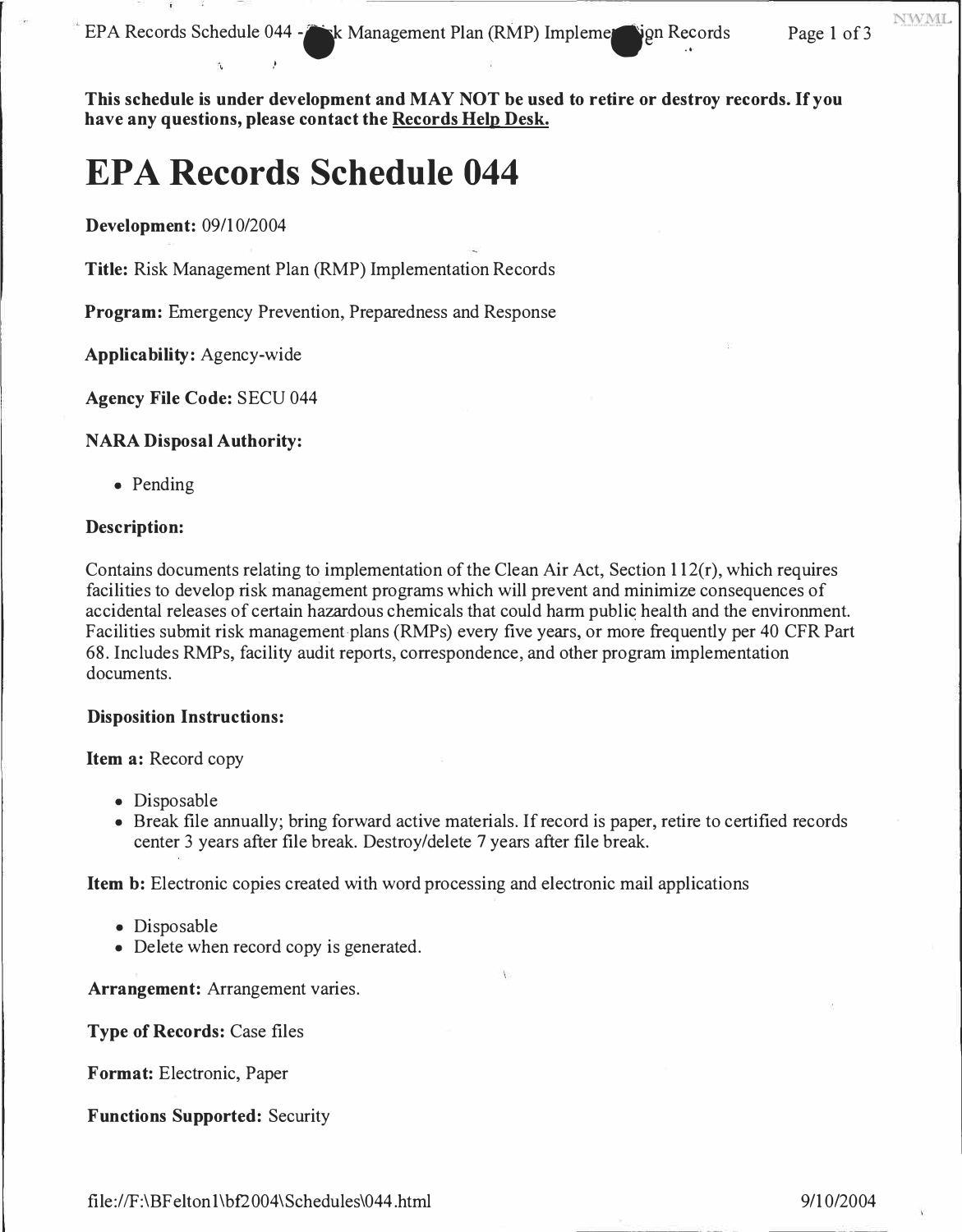EPA Records Schedule 044 - isk Management Plan (RMP) Impleme ion Records Page 2 of 3

NWMI

## **Specific Restrictions:**

- Enforcement confidential information
- Confidential business information
- Other FOIA-exempt information

## **Specific Legal Requirements:**

- Clean Air Act, as amended, Section 112(r)
- 40 CFR Part 68
- Chemical Safety Information, Site Security and Fuels Regulatory Relief Act (Amendment to the Clear Air Act), 1999
- 40 CFR Part 1400

### **Reasons for Disposition:**

RMPs are submitted to EPA every 5 years or more frequently per 40 CFR Part 68. The 7 year retention meets the statute of limitations and the business needs of the program.

### **Agency-wide Guidance:**

The program may keep the records in paper or electronic format. Non-record copies can be disposed of when no longer needed. OSWER HQ (via the reporting center) is responsible for the original, submitted RMPs. But, the implementing agencies (which may include state or local agencies with appropriate delegation) will manage the records related to their implementation of the RMP program. Records related to state authorizations are covered in EPA 204 - State Program Authorization/ Approval Files.

If no state or local agency is granted delegation, the appropriate EPA Region will be the implementing agency for that state. Records related to the oversight of the state program are covered in EPA 203 - State Oversight Files.

Compliance Files are scheduled as EPA 211 and Enforcement Action Files as EPA 207.

RMP data is entered into the System for Risk Management Plans (SRMP), a suite of electronic systems covered by EPA 047.

As required by 36 CFR 1228.58, records with special restrictions such as confidential business information (CBI) or those exempted from disclosure by statute such as the Privacy Act, or Chemical Safety Information, Site Security and Fuels Regulatory Relief Act of 1999 (CSISSFRRA), must be shredded or otherwise definitively destroyed with witnessed disposal for records destroyed by contractors.

## **Program Office Guidance:**

### **Custodians:**

Office of Solid Waste and Emergency Response, Office of Emergency Prevention, Preparedness and Response

• **Contact:** Dorothy McManus